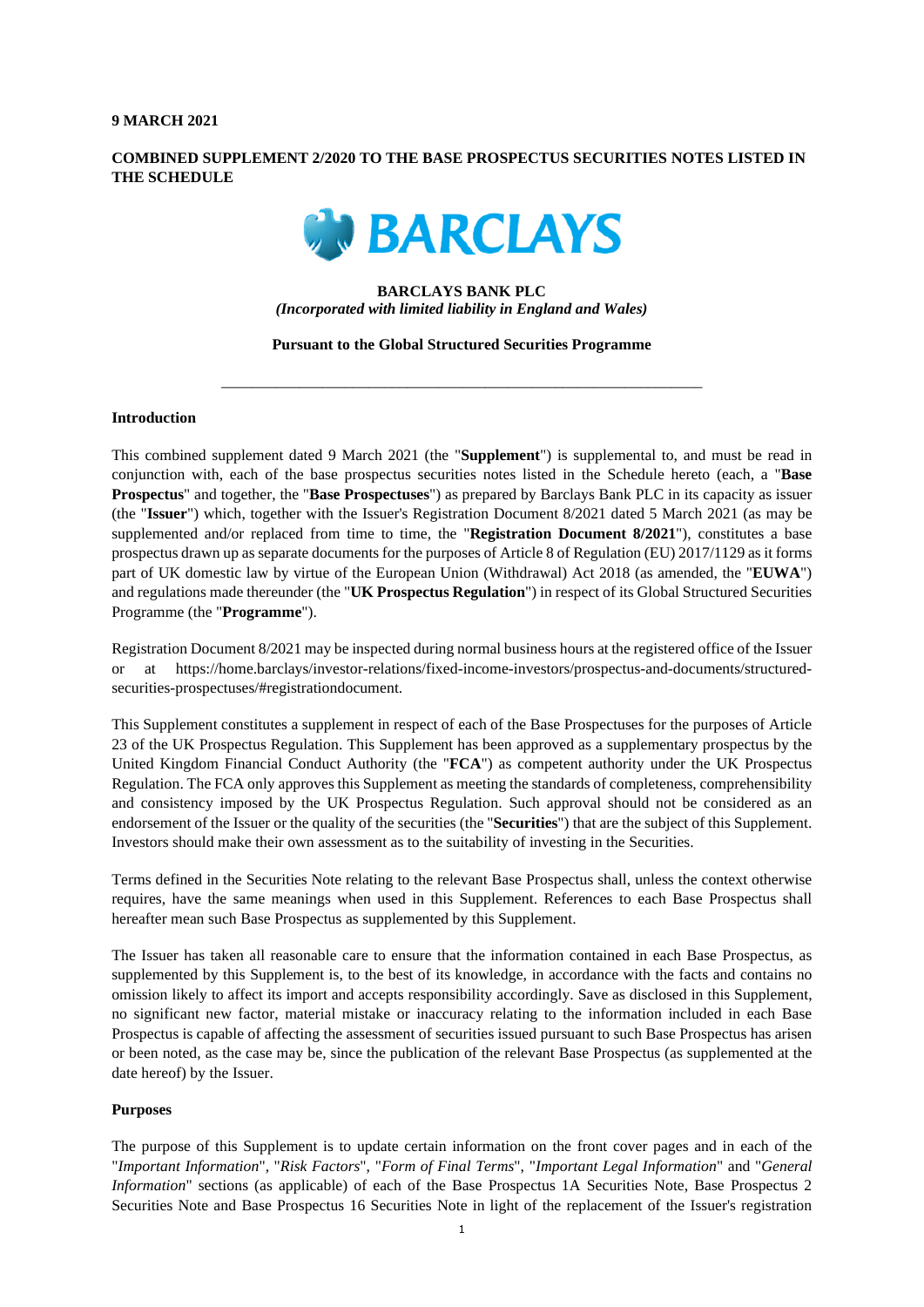document dated 2 March 2020 (as supplemented on 29 April 2020 and 5 August 2020) with the Registration Document 8/2021.

## **Updates, amendments and supplements**

## **A) Amendments to the front cover pages**

The subsection entitled "*What is the Registration Document?*" on the front cover pages of each of (a) the Base Prospectus 1A Securities Note, (b) the Base Prospectus 2 Securities Note and (c) the Base Prospectus 16 Securities Note shall be amended by deleting the text inserted via the Combined Supplement 1/2020 in its entirety and replacing it with the following:

## "**What is the Registration Document?**

The Issuer's registration document 8/2021 dated 5 March 2021 (as may be supplemented and/or replaced from time to time, the "**Registration Document**") has been approved by the United Kingdom Financial Conduct Authority (the "**FCA**") pursuant to the UK Prospectus Regulation. The Registration Document provides a description of the Issuer's business activities as well as certain financial information and material risks faced by the Issuer. The Registration Document and the supplements thereto are available for viewing at: *https://home.barclays/investor-relations/fixedincome-investors/prospectus-and-documents/structured-securities-*

*prospectuses/#registrationdocument* and *https://home.barclays/investor-relations/fixed-incomeinvestors/prospectus-and-documents/structured-securities-*

*prospectuses/#registrationdocumentsupplement.*".

## **B) Amendments to the section entitled "Important Information"**

The section entitled "*Important Information*" on (i) pages 4 to 7 of the Base Prospectus 1A Securities Note, (ii) pages 5 to 8 of the Base Prospectus 2 Securities Note and (iii) pages 4 to 7 of the Base Prospectus 16 Securities Note, in each case, shall be amended by deleting the subsection entitled "*Ratings*" and the footnotes inserted via the Combined Supplement 1/2020 in their entirety.

## **C) Amendments to the section entitled "Risk Factors"**

The section entitled "*Risk Factors*" on (i) pages 10 to 40 of the Base Prospectus 1A Securities Note, (ii) pages 12 to 61 of the Base Prospectus 2 Securities Note and (iii) pages 11 to 38 of the Base Prospectus 16 Securities Note, in each case, shall be amended by deleting the second paragraph following the subsection heading "*Risk Factors Relating to the Issuer and the Barclays Bank Group*" on (i) page 11 of the Base Prospectus 1A Securities Note, (ii) page 13 of the Base Prospectus 2 Securities Note and (iii) page 12 of the Base Prospectus 16 Securities Note in its entirety and replacing it with the following:

"The Issuer is a major, global financial services company and, as such, faces a variety of risks that are substantial and inherent in its businesses. These risks are described in the section '*Risk Factors*' on pages 1 to 21 of the Registration Document."

## **D) Amendments to the section entitled "Form of Final Terms"**

The section entitled "*Form of Final Terms*" on (i) pages 199 to 264 of the Base Prospectus 1A Securities Note, (ii) pages 270 to 291 of the Base Prospectus 2 Securities Note and (iii) pages 100 to 122 of the Base Prospectus 16 Securities Note, in each case, shall be amended by deleting the first opening paragraph immediately under the securities heading which was inserted via the Combined Supplement 1/2020 on:

(i) page 199 of the Base Prospectus 1A Securities Note in its entirety and replacing it with the following:

> "This document constitutes the final terms of the Securities (the "**Final Terms**") described herein for the purposes of Article 8 of [the UK Prospectus Regulation] [Regulation (EU) 2017/1129 as it forms part of UK domestic law by virtue of the European Union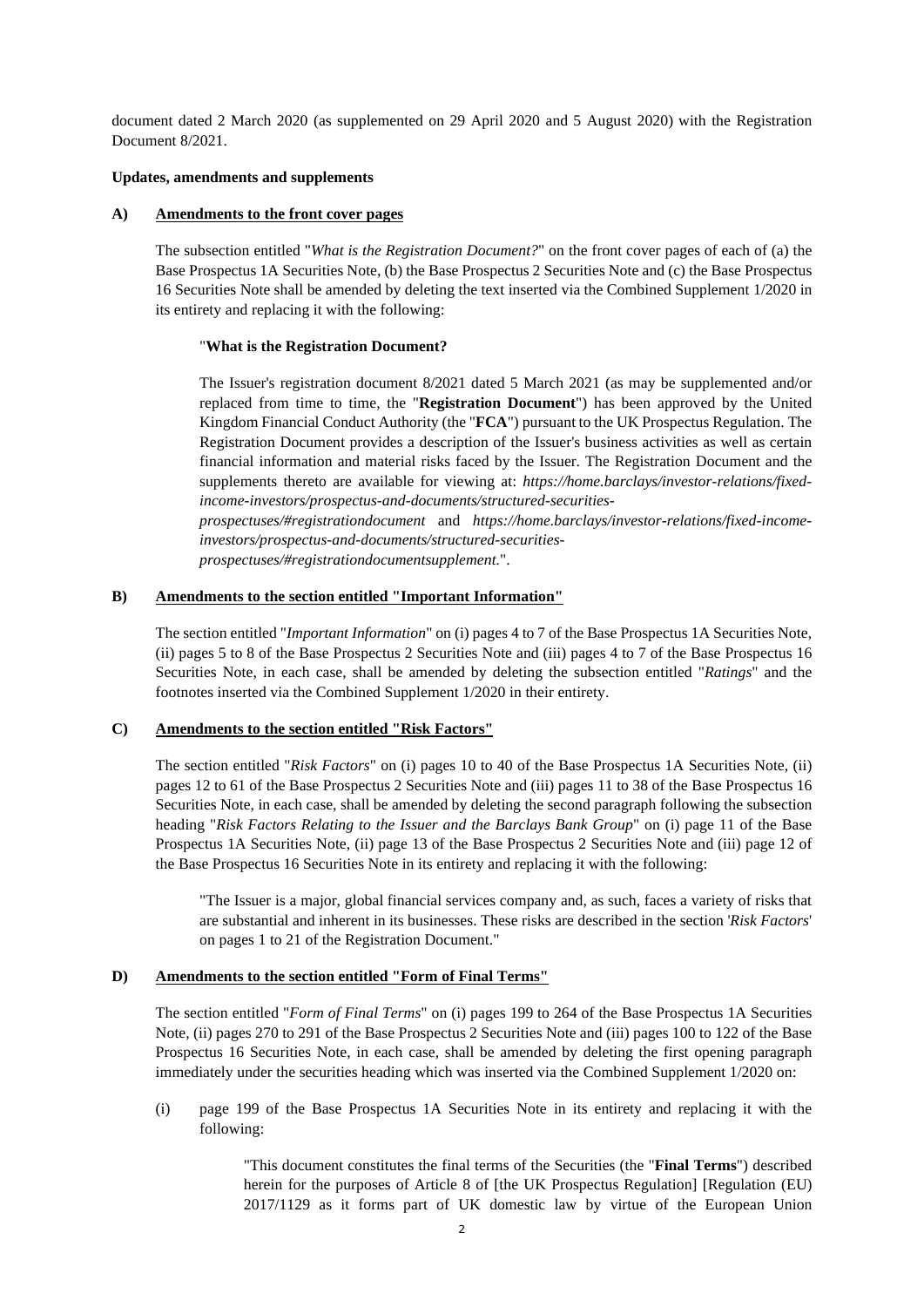(Withdrawal) Act 2018 (as amended) and regulations made thereunder (as amended, the "**UK Prospectus Regulation**")] and is prepared in connection with the Global Structured Securities Programme established by Barclays Bank PLC (the "**Issuer**"). These Final Terms complete and should be read in conjunction with GSSP Base Prospectus 1A which constitutes a base prospectus drawn up as separate documents (including the Registration Document dated [5 March 2021]  $\begin{bmatrix} \bullet \end{bmatrix}$  [as supplemented on  $\begin{bmatrix} \bullet \end{bmatrix}$ ], [and  $\begin{bmatrix} \bullet \end{bmatrix}$ ] and the Securities Note relating to the GSSP Base Prospectus 1A dated 9 December 2020 [as supplemented on 17 February 2021 [and]  $[•]$ ]) for the purposes of Article 8(6) of the UK Prospectus Regulation (the "**Base Prospectus**). Full information on the Issuer and the offer of the Securities is only available on the basis of the combination of this Final Terms and the Base Prospectus. A summary of the individual issue of the Securities is annexed to this Final Terms.";

(ii) page 270 of the Base Prospectus 2 Securities Note in its entirety and replacing it with the following:

"This document constitutes the final terms of the Securities (the "**Final Terms**") described herein for the purposes of Article 8 of [the UK Prospectus Regulation] [Regulation (EU) 2017/1129 as it forms part of UK domestic law by virtue of the European Union (Withdrawal) Act 2018 (as amended) and regulations made thereunder (as amended, the "**UK Prospectus Regulation**")] and is prepared in connection with the Global Structured Securities Programme established by Barclays Bank PLC (the "**Issuer**"). These Final Terms complete and should be read in conjunction with GSSP Base Prospectus 2 which constitutes a base prospectus drawn up as separate documents (including the Registration Document dated [5 March 2021]  $[•]$  [as supplemented on  $[•]$ [,][and]  $[•]$ ] and the Securities Note relating to the GSSP Base Prospectus 2 dated 26 August 2020 [as supplemented on 17 February 2021 and  $[0]$ ) for the purposes of Article 8(6) of the UK Prospectus Regulation (the "**Base Prospectus**). Full information on the Issuer and the offer of the Securities is only available on the basis of the combination of this Final Terms and the Base Prospectus. A summary of the individual issue of the Securities is annexed to this Final Terms.";

(iii) page 100 of the Base Prospectus 16 Securities Note in its entirety and replacing it with the following:

"This document constitutes the final terms of the Securities (the "**Final Terms**") described herein for the purposes of Article 8 of [the UK Prospectus Regulation] [Regulation (EU) 2017/1129 as it forms part of UK domestic law by virtue of the European Union (Withdrawal) Act 2018 (as amended) and regulations made thereunder (as amended, the "**UK Prospectus Regulation**")] and is prepared in connection with the Global Structured Securities Programme established by Barclays Bank PLC (the "**Issuer**"). These Final Terms complete and should be read in conjunction with GSSP Base Prospectus 16 which constitutes a base prospectus drawn up as separate documents (including the Registration Document dated [5 March 2021]  $\lceil \bullet \rceil$  [as supplemented on  $\lceil \bullet \rceil$ ], [and]  $\lceil \bullet \bullet \rceil$ ] and the Securities Note relating to the GSSP Base Prospectus 16 dated 30 June 2020 [as supplemented on 17 February 2021 and  $\lceil \bullet \rceil$ ) for the purposes of Article 8(6) of the UK Prospectus Regulation (the "**Base Prospectus**). Full information on the Issuer and the offer of the Securities is only available on the basis of the combination of this Final Terms and the Base Prospectus. A summary of the individual issue of the Securities is annexed to this Final Terms."

#### **E) Amendments to the section entitled "Important Legal Information"**

The section entitled "*Important Legal Information*" on (i) pages 283 to 289 of the Base Prospectus 1A Securities Note (ii) pages 308 to 318 of the Base Prospectus 2 Securities Note and (iii) pages 226 to 228 of the Base Prospectus 16 Securities Note, in each case in respect of each italicised legend under the subsub-section entitled "*Fungible issuances*" on (a) pages 284 to 289 of the Base Prospectus 1A Securities Note (b) pages 309 to 318 of the Base Prospectus 2 Securities Note and (c) pages 227 to 228 of the Base Prospectus 16 Securities Note, shall be amended by replacing the expression "including the Registration Document dated [2 March 2020] [●] [as supplemented on 29 April 2020 and 5 August 2020 [,][and] [●]]"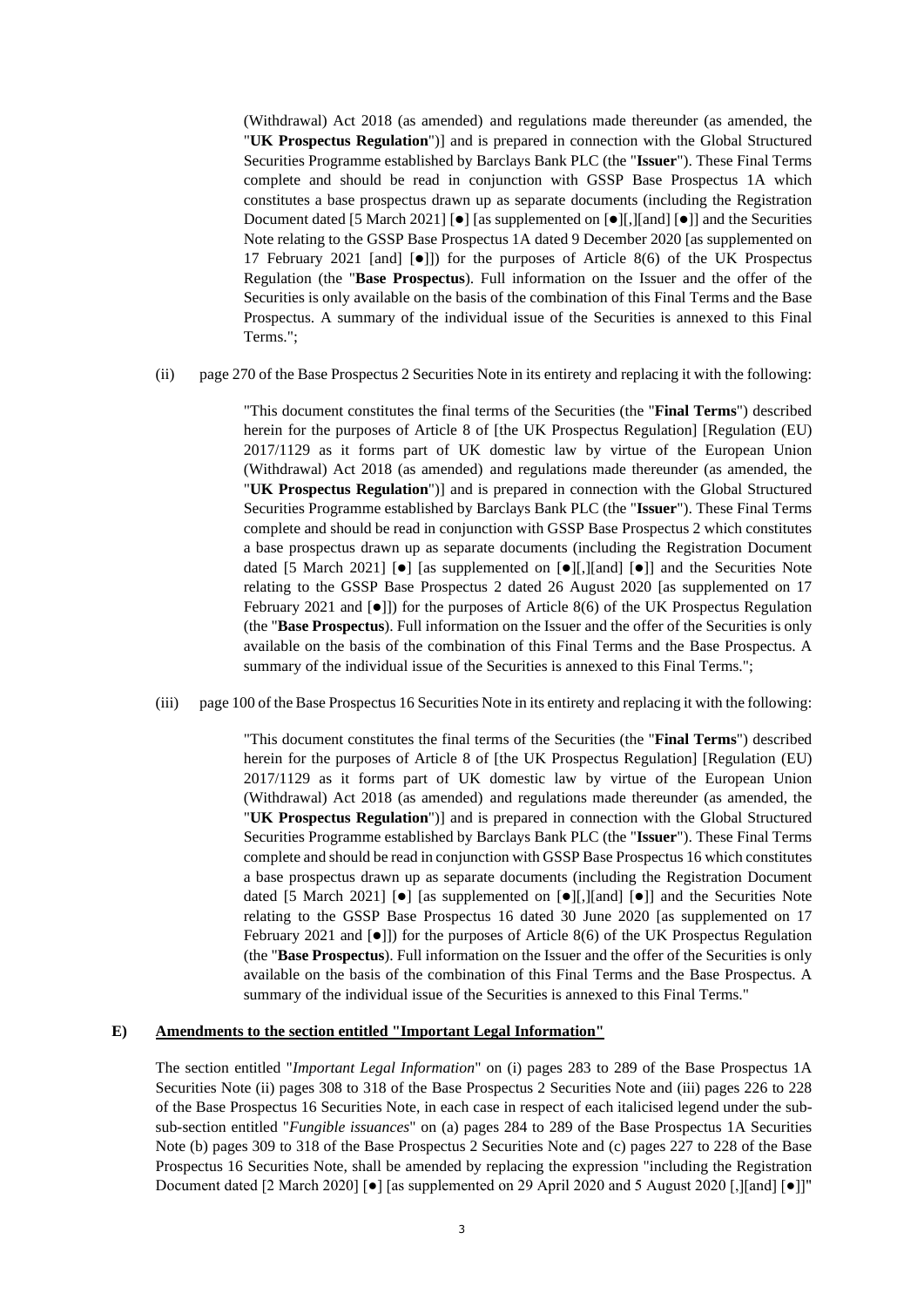with the expression "including the Registration Document dated [5 March 2021]  $\bullet$  [as supplemented on  $\lbrack \bullet \rbrack$ [,][and]  $\lbrack \bullet \rbrack$ ]".

# **F) Amendments to the section entitled "General Information"**

The section entitled "*General Information*" on (i) pages 290 to 293 of the Base Prospectus 1A Securities Note, (ii) pages 319 to 323 of the Base Prospectus 2 Securities Note and (iii) pages 229 to 233 of the Base Prospectus 16 Securities Note, in each case, shall be amended by deleting the subsection entitled "*Recent developments*" inserted via the Combined Supplement 1/2020 in its entirety.

To the extent that there is any inconsistency between (a) any statement in this Supplement (in relation to any Base Prospectus) and (b) any other statement in, or incorporated by reference in any Base Prospectus, the statements in (a) above shall prevail.

In accordance with Article 23 of the UK Prospectus Regulation and Rule 3.4.1 of the UK Prospectus Regulation Rules, investors who have already agreed to purchase or subscribe for securities pursuant to any Base Prospectus before this Supplement is published have the right, exercisable within two working days after the publication of this Supplement, to withdraw their acceptances, provided that the significant new factor, material mistake or material inaccuracy to which this Supplement relates arose or was noted before the closing of the offer period or the delivery of the securities, whichever occurs first. Investors may contact the relevant distributor of such securities in connection therewith should they wish to exercise such right of withdrawal. The final date of such right of withdrawal is 11 March 2021.



The date of this Supplement is 9 March 2021